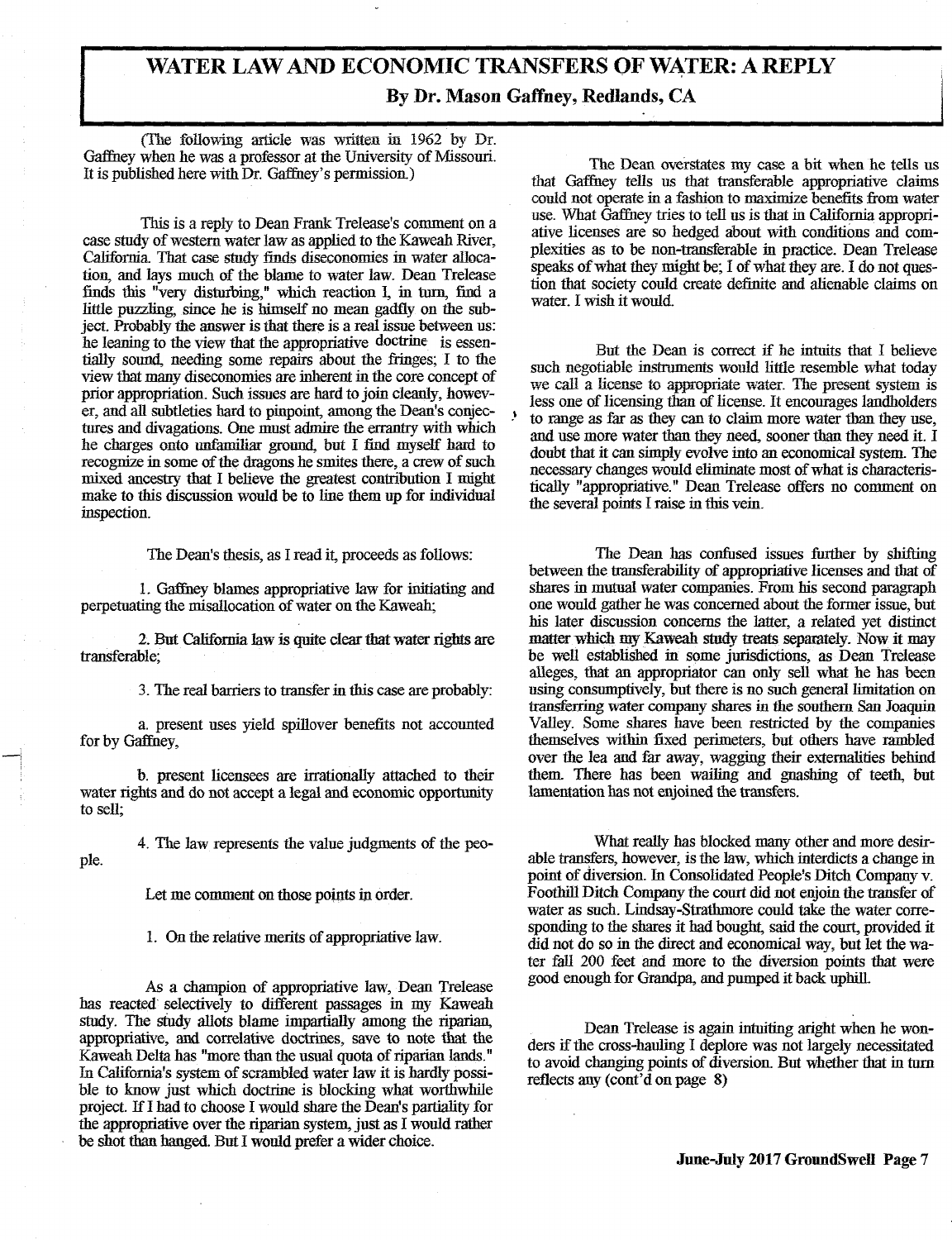## WATER LAW (from page 7)

overriding legal solicitude for spillover benefits *is* doubtful. The law has permitted all manner of changes in place of use, provided only all ditches stem from the fixed ancient diversion points. Thus water has to reach its destinations in the same roundabout manner that the law has to reach some of its conclusions. Points of diversion are treated as precedents.

2. California law on the transferability of appropnative rights

"How," asks the Dean, "can law which specifically states that changes can be made operate to block changes?" That is an odd question for a jurist to raise, when every reasonably skeptical layman observes that the pious protestations of one law are often subverted by others. Need one mention more than the 15th Amendment?

I will not repeat here the relevant passages of my Kaweah study. They are available to whosoever wishes to consult that work. But I would take the occasion to add one more point, which overlaps some of the others as well.

California law and practice have long let municipalities (a term which includes irrigation districts) reserve future waters, exempt from the general requirement of due diligence, in anticipation of alleged greater needs. Many of these needs have never materialized, and probably never will--witness San Francisco, and the Modesto, Turlock, and Merced Irrigation Districts, among others. But the law does not provide for their selling their claims on surplus reserved waters. To sell something you must own it and to own a perfected appropriative claim on water you must have put water to beneficial use. Meantime, which may literally be a century or more, the claimant can hardly convey that which is his only upon a condition he has not met. He can, however, and does prevent anyone else's using it.

Obviously the waters most eligible for sale are those that are surplus to their claimants, yet they are the ones most likely to be trapped in this legal limbo. The reserver can release them only by abandonment and forfeiture, which nets him nothing but a sense of philanthropy toward rival municipalities.

In practice many appropriators other than municipalities have also been allowed more water than they can use. Let me cite Dean Trelease to this point: "Early irrigation decrees were often for atrociously large quantities of water, and many of these are still in effect." The Dean also advises us, I think correctly, that forfeiture is "almost impossible of enforcement." So long as these overendowed appropriators lie low and keep still they are unlikely to be bothered. Let them try to sell their surplus, however, and the paternal public feels cheated. The appropriator was given the resource to husband and use,, not to sell *prodigal*ly for money as Pinocchio sold his school books. The chance that the reserver could convey title that would hold against the swarm of claimants who would then claim priority is dim

3a. Spillover effects and the transferability of appropriative rights

Dean Trelease's major point seems to be that the economics of spill-over effects are what block transfers of appropriative rights and water company shares in the Kaweah area He is content to "wonder" rather than commit himself, but if he has a thesis surely it is that.

First, a bit of local hydrology. Spillover effects in the Kaweah area do not consist largely of the return flows the Dean posits. As my study indicates, ground water gradients slope away from the main channels. The spillovers that help other irrigators (and have created severe drainage problems in some areas) are: (a) deep percolation under irrigated fields; (b) conveyance losses which seep underground; and (c) channel seepage above the diversion point Of these, the law appears to protect only (c) channel seepage, probably on the uneconomic principle that it is more "natural." The law does not protect upstream juniors against increases in channel seepage which result from heavy pumping of wells. The upstream junior must then let more water pass his weir to maintain required flows for downstream seniors.

Second, there are spillover gains as well as losses. The Dean accentuates the losses but overlooks any gains, a failing all too common in his profession (and mine), and calculated to block all but extraordinarily advantageous transfers. He has no comment for my allegation that in the instant case spillover benefits would exceed spillover losses, because of greater reuse of water when applied at higher elevations. And is it not generally to be expected that spillover benefits in areas of shortage would exceed those in areas of surplus? Over-irrigation in the lower Kaweah has in fact created serious drainage problems.

Third, there has been no transfer of an appropriative right in the Kaweah system for decades. The fact speaks volumes.

Fourth, appropriative law does not provide that injured parties shall be compensated when diversion points are moved; rather, it provides that parties shall not be injured. The injured party has not just a damage claim, but a veto worth what the traffic will bear. This puts the water-buyer in the position of a right-of-way agent unarmed with eminent domain. Dean Trelease has elsewhere remarked this weakness in the riparian law: ".... the value of the water right may be the price of buying the riparian's forebearance to enjoin the use, a price which may well be what it is worth to the non -riparian to continue his development. ... the certainty desired by the prospective water user can rarely be obtained from a single seller." Do these words not apply as well to the power of appropriators (and others with vested interest in channel seepage to enjoin moving points of diversion?

Fifth, Dean Trelease wonders if the Kaweah litigants had competent legal advice. Legal (continued on page 9)

#### **June-July 2017 GroundSwell** Page 8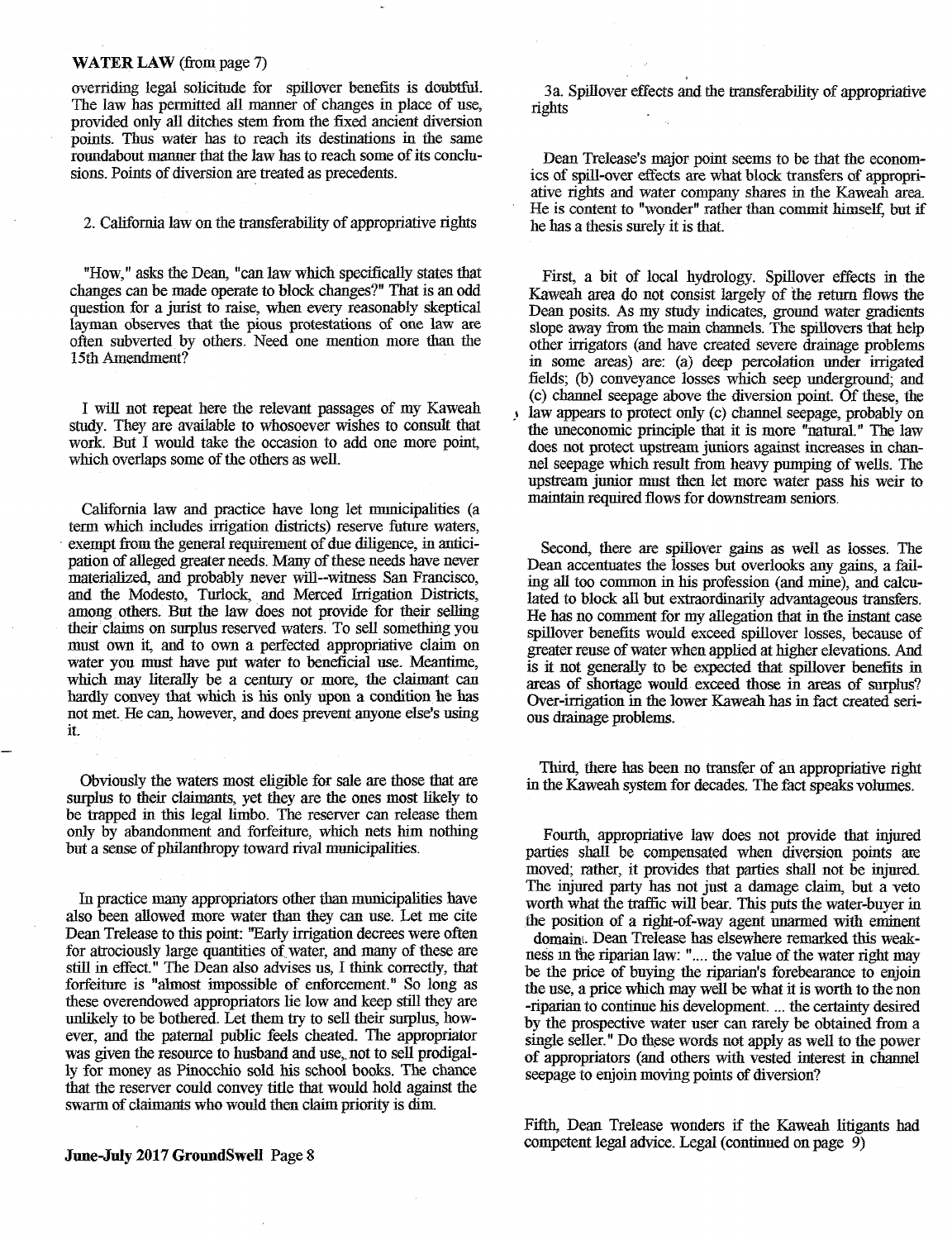## **WATER LAW** (from page 8)

competency is a hard quality to define, but it is an objective fact that the litigants in Tulare Irrigation District v. Lindsay -Strathmore Irrigation District spent between one and two million dollars on legal counsel. Lindsay-Strathmore alone had already spent \$671,611 by 1927 and the case dragged on to *1935.* The Supreme Court decision of that year left the major issues unresolved and the case might still be at bar had not the litigants gone bankrupt A large share of the debts were incurred to pay counsel; about as much money was spent on litigation as on construction. If those sacrifices were not enough to buy competent legal advice one may fairly ask to how many citizens that commodity is available?

Finally, a word about the general problem of handling spillover effects. It would be hard to find a public or private decision or transaction without effects on others than the principal parties. In fields other than water, the law wisely refrains from requiring the active parties to come to terms with all the discommoded passive ones, else transactions would cease and society would stagnate. A commodity is not merchantable if not cut clean from the cloying entourage of indirect interests. It would still be desirable to devise means to compensate losers from the gains of winners. It is monstrously impractical to do so in each individual transaction. A workable alternative lies in the tax mechanism. Many indirect gains and losses accrue to individuals in their capacity as landholders. Let the *fisc* therefore rely heavily on *ad valorem* land taxes, keep assessments punctiliously current, and the winners automatically compensate the losers. Progress in this direction would seem to hold forth greater promise than litigating ad infinitum the external costs and gains of every transaction.

## 3b. On the heirloom attitude toward water rights

Dean Trelease opines that "reluctance to sell water rights is not a legal factor." Gaffney relates it indirectly to law but the reasoning is "subliminal." That may depend in part on the reader's threshold of perception to the thinking of another discipline. It is common cause for tears and laughter among economists that the public will acquiesce happily in the most outrageous giveways of public property and valuable monopolies to sell liquor, broadcast on Channel x, or drive taxis, until one beneficiary is found selling his privilege for money--then it becomes immoral profiteering. Is it implausible then to suggest that a privileged class tends to develop modes of behavior and expression calculated to minimize this risk? Is it subliminal to relate that to the precarious legal instrument via which public properly is given away?

Tell me not that the risk is past that society may reassert its collective ownership. Were that so, it would not be necessary for every other issue of Western Water News to headline "Water Rights in Jeopardy," nor for so many writers on water to volunteer disclaimers of belief in taking without compensation. The ladies do protest too much, methinks. These phenomena in fact betray the deep anxiety felt by licensees over the status of their privileges.

For this anxiety and uncertainty the law must bear its full measure of responsibility. Rather than resolving doubts by clearcut leadership, it stands poised, like Talleyrand, prepared to dodge the tumbrels of either party. Rather than designate water as "public" or "private" the law makes it both, or either. Dean Trelease's statement is characteristic: ... the appropriator, with the permission of the State, receives a privilege of using the property of the State; a privilege that may be no less property but certainly property of a conditional and permissive kind. The State through a system of administrative machinery sees to it that its property is used wisely and well.

Perhaps now it is my perception that is dull, but to me that verges on doubletalk. If the state is the owner, then the licensees, in the bold Mosaic phrase, are "sojourners and strangers with us," and it only breeds confusion to tell them their licenses are "no less property" and indulge their conceit that they have more than precarious tenancies.

lfthe state is to remain the owner of water, let it do so in the clean and unambiguous way enunciated by Oregon Chief Justice McBride: ".. . it does not seem to me that it [water use] ever arose in this country above the dignity of a mere privilege, over which the legislature had complete control." Or, if we prefer to pass title to appropriators, let them pay a market price and get a real title, fully alienable and fully taxable as private property. The present precarious status only guarantees continued conflict, confusion, and litigation.

Licenses to appropriate water have distinctive qualities other than precariousness, and I would not impute the heirloom quality exclusively to that One may find the above reasoning subliminal and still observe that the heirloom attitude attaches not to water as such but to water rights, the legal instrument the law has forged for claiming the use of water. Put water in a bottle or metered pipe, and people buy and sell it with a good deal less sentiment than they attach to their houses or golf club memberships. But once create a legal obstacle course which obstructs transfers, and you begin to endow water rights with the essential heirloom quality, which is irreplaceability. Thenceforward the process is cumulative: because water is hard to replace people cling to surplus water, which makes water harder to replace, and so on.

To find attitudes resembling the heirloom attitude toward appropriative licenses one need rather look to similar legal instruments. The obvious parallel is with land titles, especially in areas and ages where these are closely held, lightly taxed and encumbered with barriers to transfer. Water rights are on their way to becoming the paralyzing *mnort,* main of the modern west.

4. On the lawyers' responsibility for the law

There was no need for Dean Trelease to defend his profession for it was not under attack except as the shoe might fit. Particular laws, yes, but not law. (Continued on page 10)

**June-July 2017 GroundSwell** Page 9